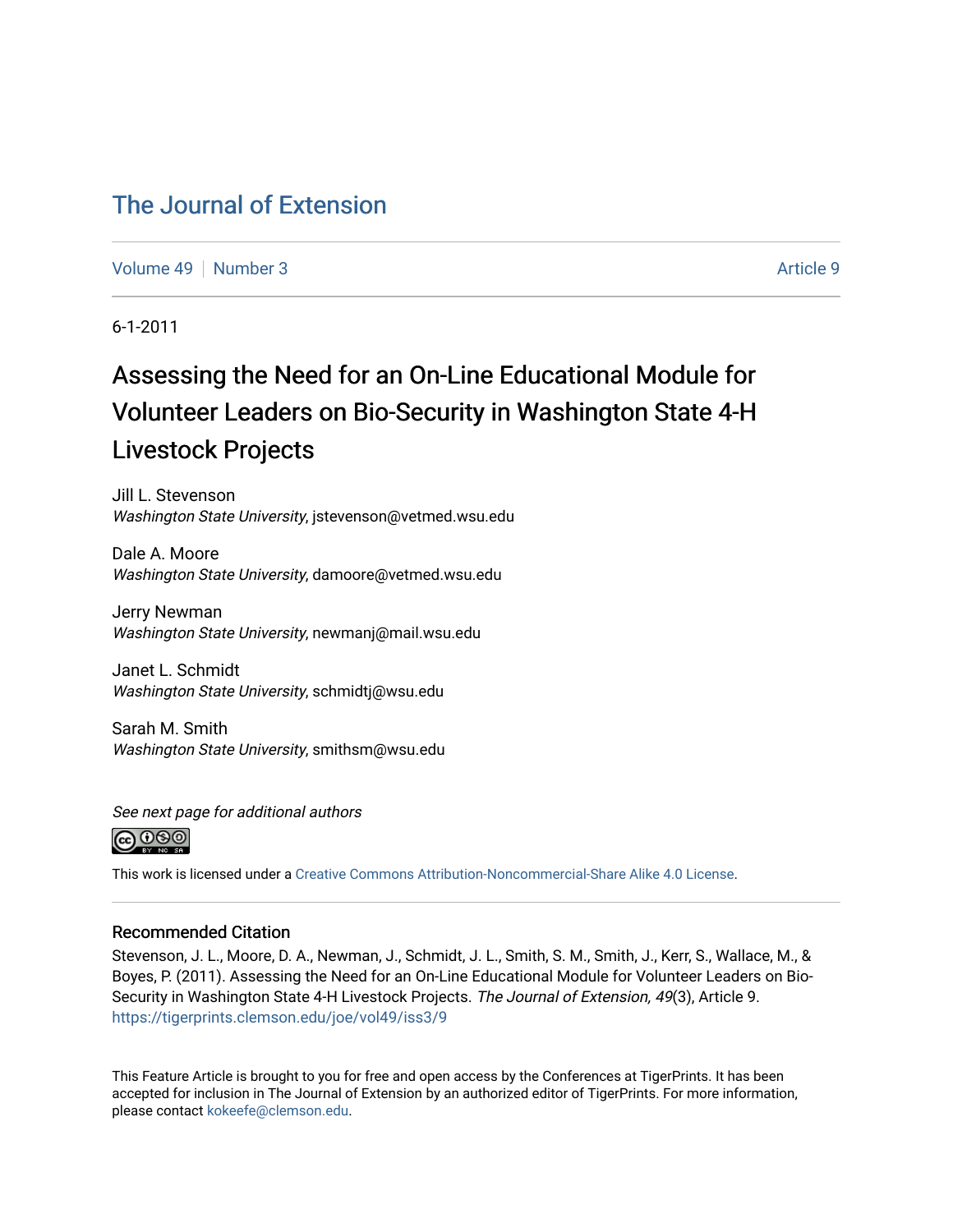#### Assessing the Need for an On-Line Educational Module for Volunteer Leaders on Bio-Security in Washington State 4-H Livestock Projects

#### Authors

Jill L. Stevenson, Dale A. Moore, Jerry Newman, Janet L. Schmidt, Sarah M. Smith, Jean Smith, Susan Kerr, Michael Wallace, and Pat Boyes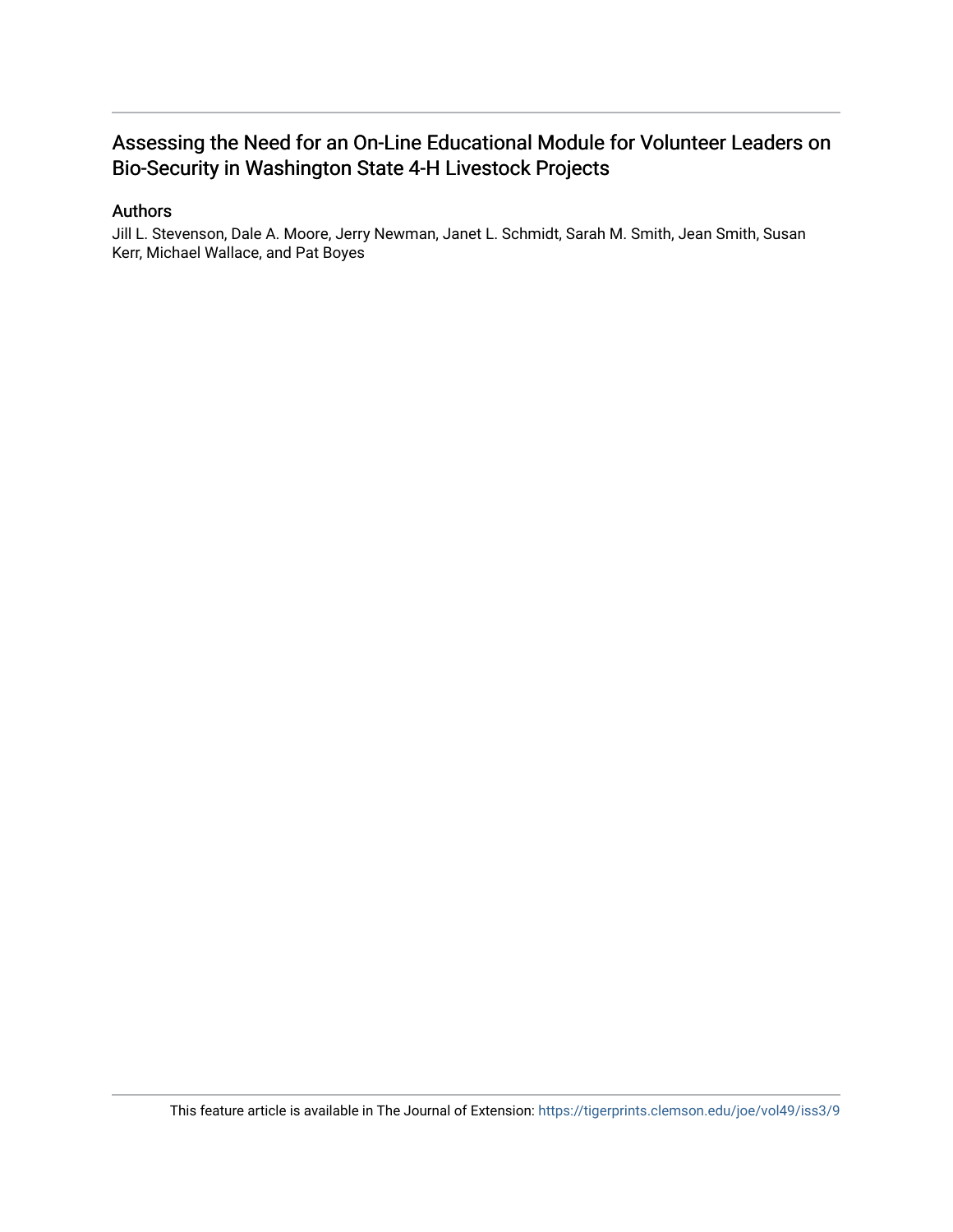

# **June 2011 Article Number 3FEA9**

[Return to Current Issue](http://www.joe.org:80/joe/2011june/)

## **Assessing the Need for an On-Line Educational Module for Volunteer Leaders on Bio-Security in Washington State 4-H Livestock Projects**

**Jill L. Stevenson** Extension Coordinator, Veterinary Medicine Extension Pullman, Washington [jstevenson@vetmed.wsu.edu](mailto:jstevenson@vetmed.wsu.edu)

#### **Dale A. Moore**

Professor, Veterinary Clinical Sciences Director, Veterinary Medicine Extension Pullman, Washington [damoore@vetmed.wsu.edu](mailto:damoore@vetmed.wsu.edu)

#### **Jerry Newman**

4-H Youth Specialist Pullman, Washington [newmanj@mail.wsu.edu](mailto:newmanj@mail.wsu.edu)

**Janet L. Schmidt** County Director, Whitman County Colfax, Washington [schmidtj@wsu.edu](mailto:schmidtj@wsu.edu)

**Sarah M. Smith** Extension Educator, Grant County Ephrata, Washington [smithsm@wsu.edu](mailto:smithsm@wsu.edu)

**Jean Smith** Extension Educator, Benton County Kennewick, Washington [smithjea@wsu.edu](mailto:smithjea@wsu.edu)

**Susan Kerr** County Director, Klickitat County Goldendale, Washington [kerrs@wsu.edu](mailto:kerrs@wsu.edu)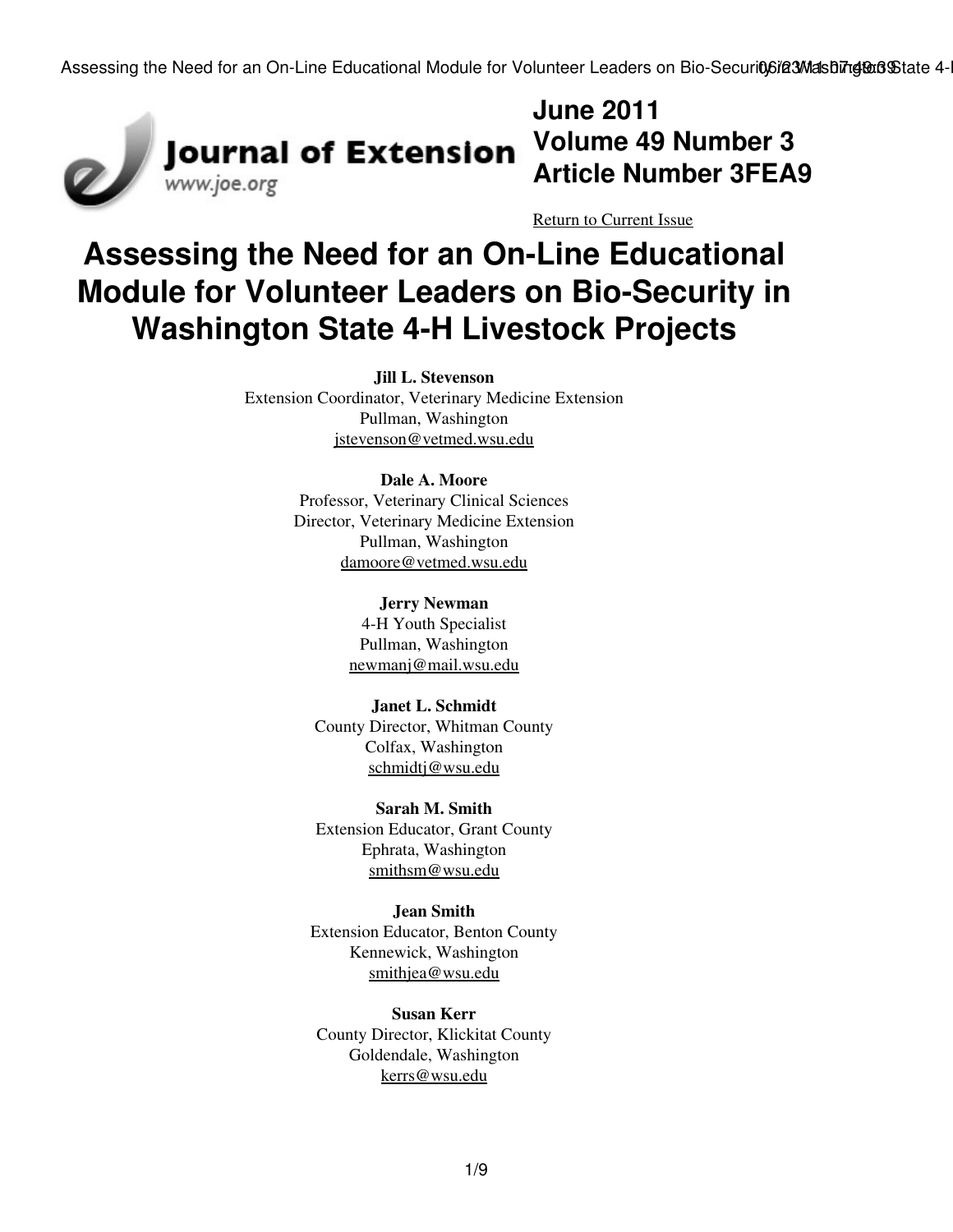**Michael Wallace** 4-H Coordinator, Whatcom County Bellingham, Washington [mlwallace@wsu.edu](mailto:mlwallace@wsu.edu)

**Pat BoyEs** Director, 4-H Youth Development Puyallup, Washington [boyesp@wsu.edu](mailto:boyesp@wsu.edu)

Washington State University

**Abstract:** 4-H livestock projects present disease transmission risks that can be reduced by the use of bio-security practices. The responsibility of teaching bio-security to youth belongs primarily to volunteer leaders, who may not be aware of the importance of these practices. A needs assessment for an online educational module about bio-security revealed that existing materials are inconsistent, are not directed at this audience, and are not being used by leaders. Although barriers to online education exist, there are many benefits of online education that can be passed from leaders to youth to help reduce the spread of disease in 4-H livestock.

### **Introduction**

Simulation modeling to estimate the potential spread of foot-and-mouth (FMD) disease at the California State Fair revealed that with a single infected animal unit (animal unit = animals from a single premises) entering the fair (with a total of 195 animal units represented), 13 infected animal units would return to their home premises (Carpenter, Christiansen, Dickey, Thunes, & Hullinger, 2007). Due to the time required for disease incubation, it would be unlikely that the disease would be detected before the completion of the 5-day fair. If quarantine was not practiced at all premises where animals were returned, the disease would rapidly spread.

4-H livestock projects present disease transmission risks because they involve comingling of livestock from different locations and exposure to the public and other traffic. The impact that a disease outbreak could have on animal agriculture is great. To prevent disease and disease transmission in 4-H livestock, bio-security practices must be implemented in all 4-H livestock activities. Teaching these bio-security practices and the principals behind them to volunteer leaders is one way to reach youth audiences because volunteer leaders are relied on to provide crucial instruction about animal care and husbandry.

The definition of bio-security as it pertains to livestock can be summarized as the preventive measures taken to minimize risk of introducing an infectious disease into an animal population and to protect human consumers from disease-causing agents. Bio-security practices such as limiting contact between animals, limiting contact between animals and the public, boot disinfection, hand washing, disinfection of shared equipment, quarantine and isolation, and vaccination should be used to facilitate disease prevention. Perceptions about livestock bio-security range from feelings of intimidation and fear, because of the perceived association of bio-security with bio-terrorism (Barletta, 2002), to an understanding of bio-security as a necessary means of disease prevention.

Information on bio-security in 4-H livestock projects is available from various sources, including Extension publications, websites, industry publications, books, etc., but none of these resources are directed at volunteer leaders who oversee livestock projects. Moore, Merryman, Hartman, and Klingborg in 2008 compared published recommendations regarding bio-security practices for various livestock species, including 65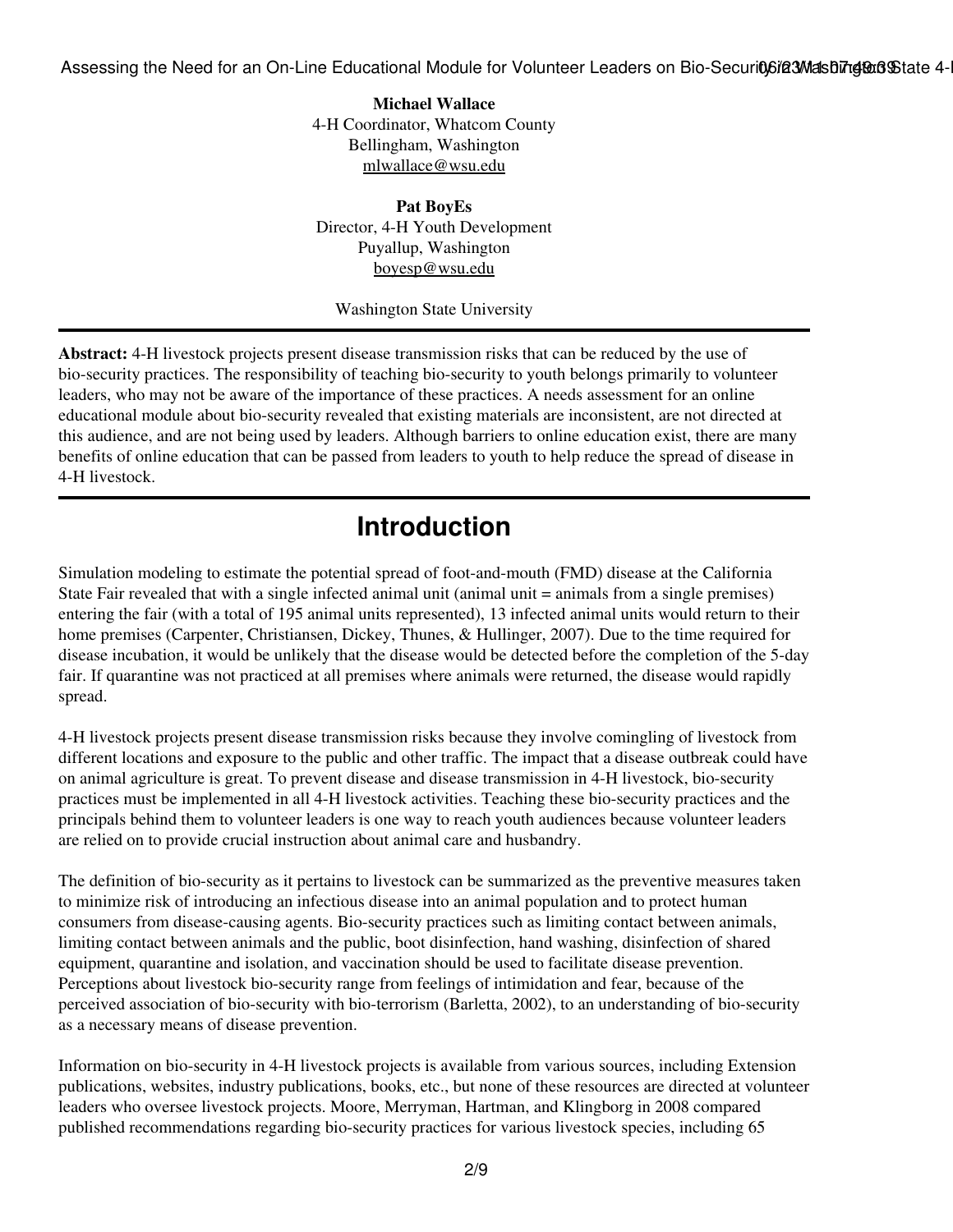publications from Extension and 46 publications from state departments of agriculture, and found that they contained wide variations in recommended bio-security practices. This disparity and the fact that these resources are directed at commercial livestock producers and not 4-H volunteer leaders could lead to confusion over how best to implement bio-security to prevent disease in 4-H livestock projects.

There are over 1,500 volunteers in the state of Washington enrolled in 4-H as livestock project leaders who oversaw 7,978 youth livestock projects in 2007-2008 (unpublished data from the Washington State 4-H office). Volunteer leader training is commonly conducted in face-to-face settings, but, because of faculty, staff, and new volunteer leaders' time and budget constraints, this type of training is becoming more difficult (Kaslon, Lodl, & Greve, 2005). It was the purpose of the project reported here to implement a three-part needs assessment concerning bio-security training and to use the results to best meet the needs of volunteer leaders charged with overseeing 4-H livestock projects.

### **Methods**

A three-part needs assessment began with a thorough inventory of currently available materials on the subject of bio-security for this audience using Internet search engines and through communications with higher education faculty familiar with livestock bio-security.

The second part included interviews with Washington State University Extension faculty and staff. An Extension faculty or staff member who had the most interaction with volunteer livestock leaders in each county was identified by county Extension directors, and an interview was conducted either in-person or over the phone. During the interview, information was gathered about perceptions of volunteer leaders' current levels of knowledge of bio-security and what knowledge volunteer leaders should have about bio-security.

Each interview included 25 questions related to bio-security: five on demographic information, 15 on bio-security practices in 4-H livestock, and five on the need for an online training module (copies of the interview questions are available upon request). These questions were reviewed prior to the interviews by a nine-member committee formed specifically for the development of this module (authors of this article). Interview questions focused on volunteer leaders' awareness of bio-security practices, access to information on bio-security, and whether they were teaching bio-security practices to youth in their county. The interviewees were also asked if they felt that online training about bio-security would be beneficial for 4-H volunteer livestock leaders and what barriers they felt were associated with this method of delivery. The interview responses were entered into a Microsoft® Excel® spreadsheet and analyzed using pivot tables.

The third part of the needs assessment was an online survey of volunteer livestock leaders. The survey consisted of 26 questions related to bio-security: three questions about demographics, 20 on bio-security, and three on the need for online training modules (copies of the survey questions available upon request.), which were also reviewed by the project committee. The Washington State University Institutional Review Board determined that the needs assessment satisfied the criteria for exempt research (IRB # 10453).

Email addresses for 924 leaders, the total number of e-mail addresses on file, were obtained from the Washington State 4-H office. In order to be consistent with epidemiological sampling methods, the sample size needed in the study was calculated, for a desired confidence level of 95% and a power of 80%, at 310 surveys (EpiCalc 2000). An additional 20% was added to account for non-responders for a total of 372 (Dillman, 2000). Email addresses were then sorted randomly and 372 were selected from the list. An email announcement describing the survey was sent to these addresses, followed by a link to the survey 2 days later, which was conducted in Microsoft® Sharepoint®. Reminder emails were sent 1 and 2 weeks after the initial announcement. Following each email announcement, non-working email addresses were removed and an equal number of new randomly selected email addresses were sent the survey. This was repeated until 372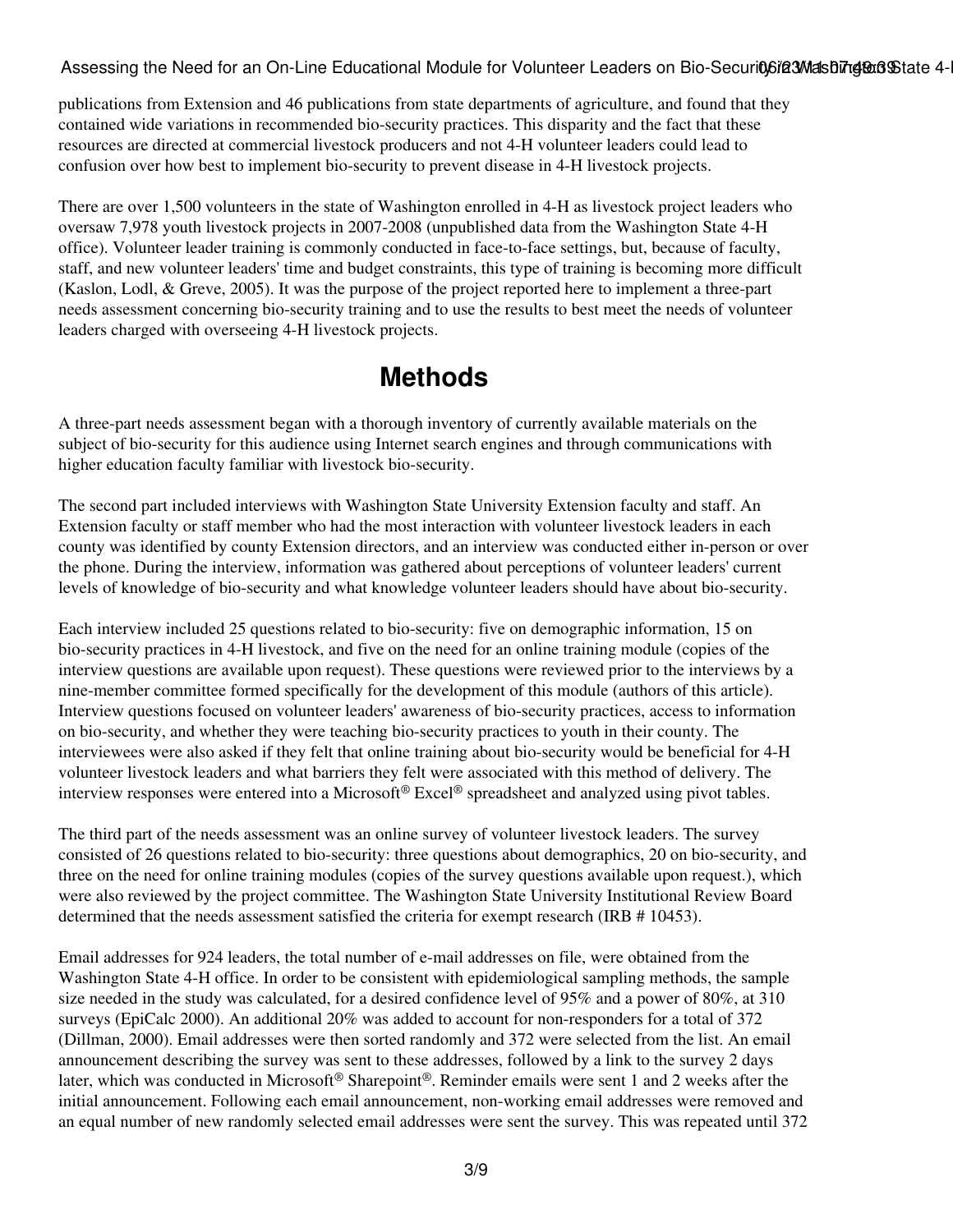working email addresses were sent survey information.

Washington State University County Extension faculty and staff made additional efforts to increase the response rate by personally encouraging volunteer leaders to participate and by mentioning their support of the project in county 4-H publications. The survey responses were exported into a Microsoft® Excel® spreadsheet and analyzed using pivot tables.

### **Results**

#### **Current Materials Inventory**

The majority of materials collected through the Internet search were brief Extension publications from across the United States directed at youth livestock exhibitors. The materials defined bio-security and its role in 4-H livestock disease prevention and ranged from 1-4 pages in length. More in-depth publications were found such as one from The Ohio State University Extension and Maryland Cooperative Extension called *Prevention*, which provides a complete overview of bio-security that can be used across species, along with suggested group activities (Mallinson, Workman, & Epperson, 2006). Additionally, the American Association of Swine Practitioners and the National Pork Board produced a pamphlet entitled *A Champion's Guide to Youth Swine Exhibition: Bio-security and Your Pig Project* (American Association of Swine Veterinarians & National Pork Board, 2007), which provides swine-specific information on bio-security for youth.

Although these publications and others provided in-depth information, they are still either directed at a youth audience and not volunteer leaders or are species specific, requiring adaptation to be used by volunteer leaders of multiple species livestock projects. All of the resources uncovered through the needs assessment are available as Internet links in the final production of the bio-security module for volunteer leaders created as a result of the needs assessment reported here (Stevenson et al., in press).

#### **Faculty and Staff Interviews**

A total of 26 faculty and staff interviews were completed, representing 25 counties in the state. Interviewees were located in all four regions of the state and represented a self-reported total of approximately 1,346 volunteer leaders statewide (Table 1). Interviewees responded to all questions in the interview.

| <b>Region</b> | <b>Number of Faculty/Staff</b><br><b>Interviewed</b> | <b>Volunteer Leaders Represented</b><br>(Self-Reported) |
|---------------|------------------------------------------------------|---------------------------------------------------------|
| Northeast     |                                                      | 140                                                     |
| Northwest     | h                                                    | 135                                                     |
| Southeast     | 9                                                    | 871                                                     |
| Southwest     |                                                      | <b>200</b>                                              |
| Statewide     |                                                      | <b>NA</b>                                               |

**Table 1.** Distribution of Interviewees Across the Four Regions of Washington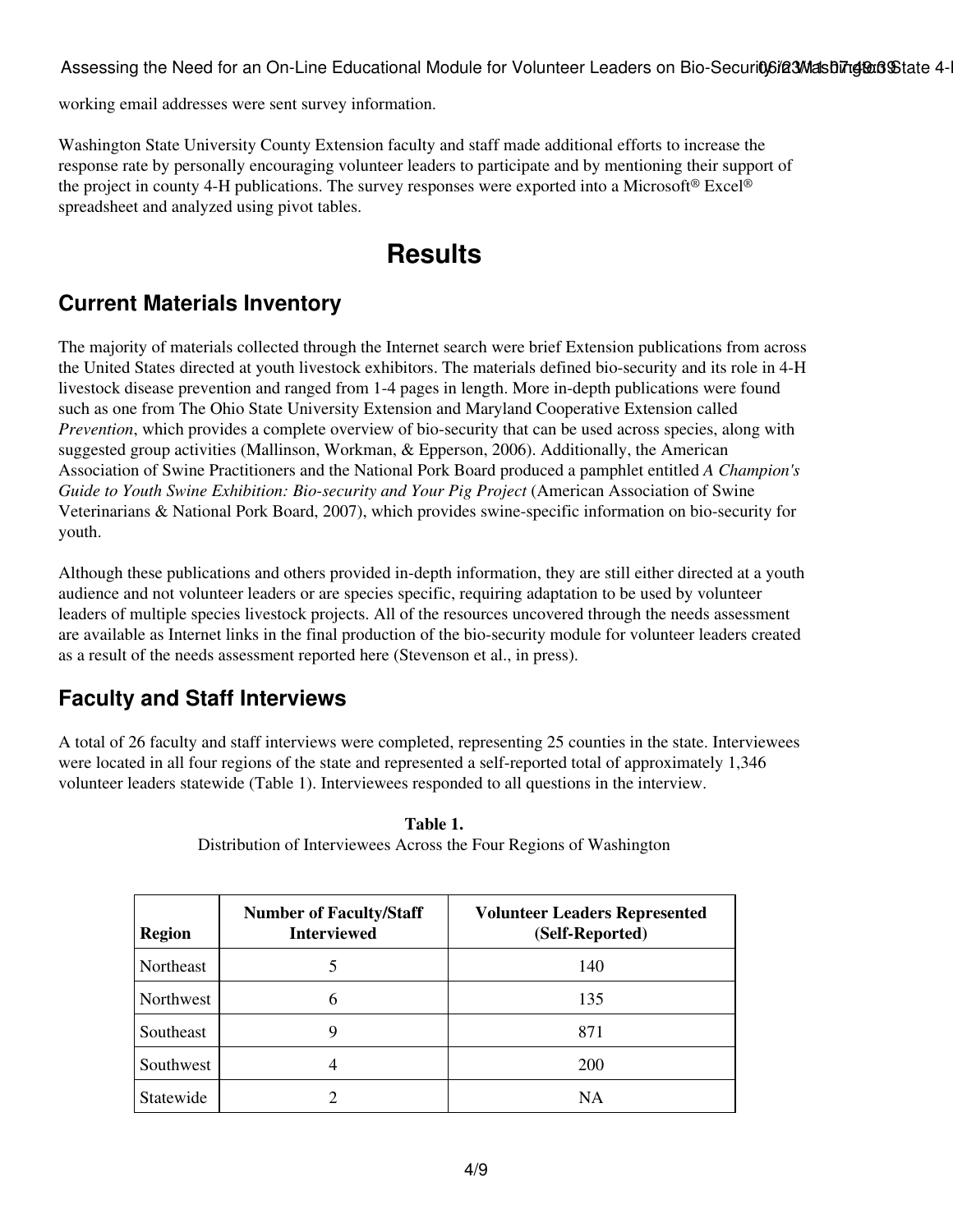| $\Gamma$<br>Total<br>9711<br>∠∪<br>- - - - -<br>. . |
|-----------------------------------------------------|
|-----------------------------------------------------|

Faculty and staff had a wide range of opinions about volunteer leaders' understanding that bio-security is important when working with livestock. County faculty reported that between 2% to 100% of volunteer leaders in their county understand that bio-security is important (mean and median of 54% and 55%, respectively). Seventy-three percent of interviewees reported that there had not been workshops or trainings about bio-security in their county in the last five years.

Faculty and staff were asked about materials of which they were aware that volunteer leaders could use to learn about bio-security. The greatest proportion of interviewees was aware of Extension publications on this topic (42%), producer association materials (38%), and online resources (30%). Also mentioned were state and national agriculture department materials (19%) and books (3%), but three interviewees were unaware of any materials available for volunteer leaders (11%).

Faculty and staff were asked who they felt volunteer leaders relied on most for animal disease information. This question was also asked to volunteer leaders in the online survey. Although these two pieces of the needs assessment were not designed to be compared directly, the combined results are shown here (Figure 1) to emphasize similarities and differences between the two audiences. Respondents could choose multiple responses. The local veterinarian was mentioned most frequently by both faculty/staff and volunteer leaders (88% and 78%, respectively).



#### **Figure 1.**



#### **Mentioned by Faculty and Staff E** Mentioned by Volunteer Leaders

Barriers to use of an online program for volunteers reported by faculty and staff included no or slow Internet connection (69%) and little time to devote to online training (42%). Other barriers reported were that volunteer leaders would not be willing to use the module due to unfamiliarity with computers (30%), because it might not be interactive enough (15%), that it would be too difficult (11%), or that volunteer leaders would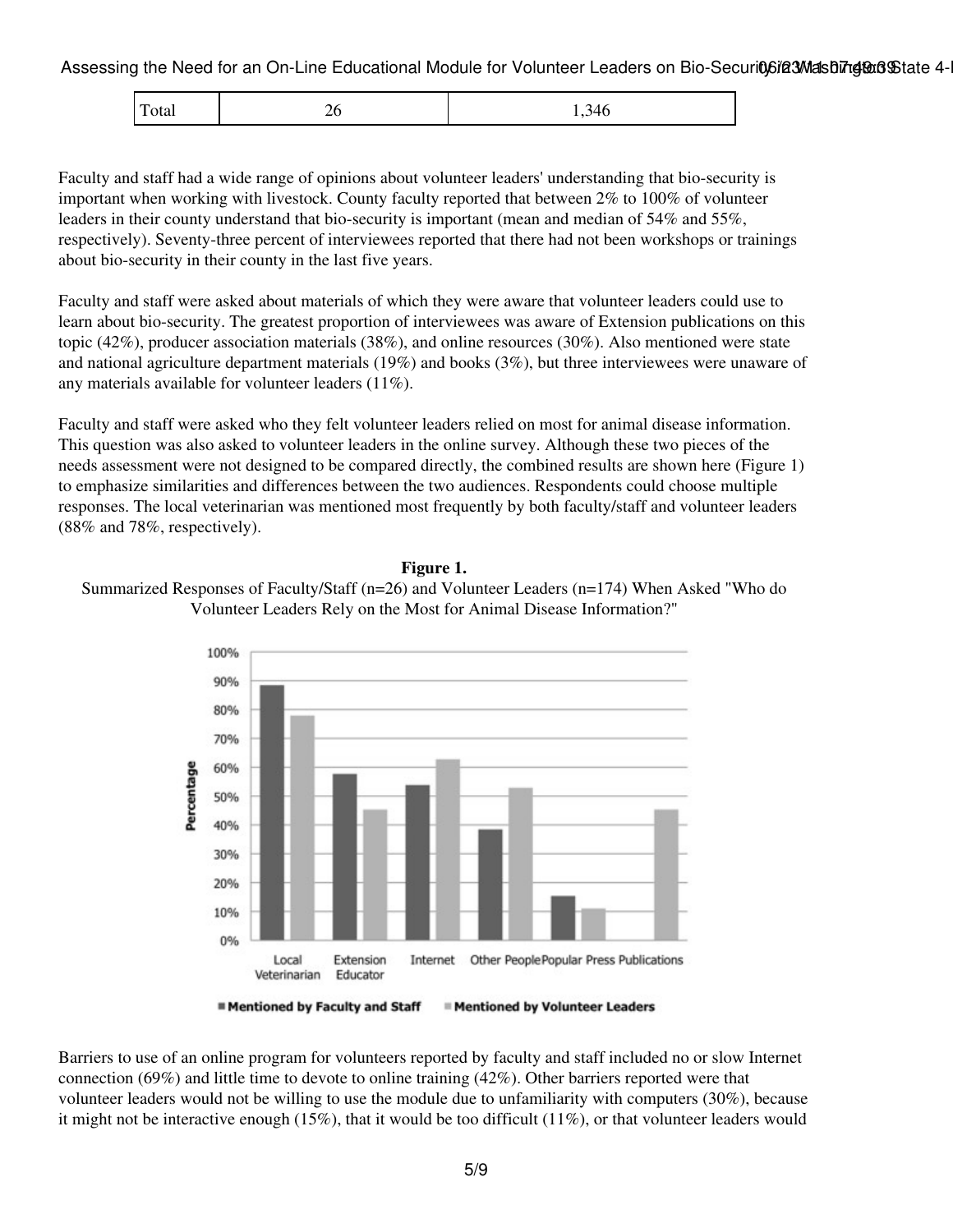not be able to use this technology due to illiteracy (7%). Despite potential barriers to its use, all 26 interviewees thought an online educational program about bio-security would be beneficial for volunteer leaders.

Interviewees were also asked what they thought might motivate volunteer leaders to use on-line educational courses. Seventy-six percent of faculty and staff said that making it mandatory would motivate leaders to participate. Other motivators mentioned included monetary or other reward (30%), materials that volunteer leaders could use with youth in their clubs (23%), suggested by county faculty or staff (19%), or a certificate or other type of recognition (15%).

#### **Volunteer Leader Surveys**

A total of 174 surveys were completed during a 1-month time period out of the 372 surveys sent out, a 47% response rate. This resulted in 56% of the desired sample size of 310 surveys. All age categories (18 to 25, 26-35, 36-45, 46-55, and 56 and over) were represented by respondents. Just over 65% of participants were between the ages of 36 and 55. A high school diploma (44%), a bachelor's degree (38%), a master's degree (10%), and a professional degree (6%) were the highest academic degrees reported by volunteer leaders completing the survey and 86% of the participants reported that they had livestock of their own.

Seventy-six percent of the volunteer leaders reported they attended no workshops or trainings about bio-security in the last 5 years. The most common response by leaders when asked to indicate resources they used to learn about bio-security was "I have not sought information about livestock bio-security" (46%). Other responses (of which volunteer leaders could select more than one answer) included that they sought out online resources (37%), Extension publications (16%), and books (16%) about livestock bio-security.

Leaders were also asked in an open-ended question if there were any barriers that would prevent them from using an online training module to learn about bio-security. Sixty percent of survey participants left this question blank. Out of the 70 responses to this question, the most frequent was the lack of computer access (32%), followed by the lack of time (29%). Another barrier mentioned was the potential difficulty of use (16%). Despite these reported barriers, just over 90% of all the leaders surveyed thought an online educational module about bio-security would be beneficial for them.

The survey also asked an open-ended question about what things would motivate them to use an online training module about bio-security. Forty-nine percent of responders left the question blank. Of the 89 responses to this question, motivators mentioned included ease of use (20%), module would help the kids  $(17\%)$ , mandatory  $(6\%)$ , or a certificate or other type of recognition (5%). Seventeen percent of volunteer leaders said specifically that they would not need anything to motivate them to use online training modules.

### **Discussion and Conclusion**

This needs assessment identifies a lack of available resources for volunteer leaders specifically to learn about bio-security. Faculty and staff were aware of Extension publications, producer association materials, and online resources on this topic, and three of the interviewees were unaware of any materials on the topic. But even though these published materials exist, 46% of volunteer leaders had not sought out information about bio-security and 37% relied on the Internet for this information. This presents a problem of reaching this audience with information using traditional Extension interactions and publications and calls for a more innovative and modern approach. Even 10 years ago it was realized that in order for 4-H to program to be a force in the future, it needs to be progressive and adaptive to new trends and ideas (Van Horn, Flanagan, & Thomson, 1999).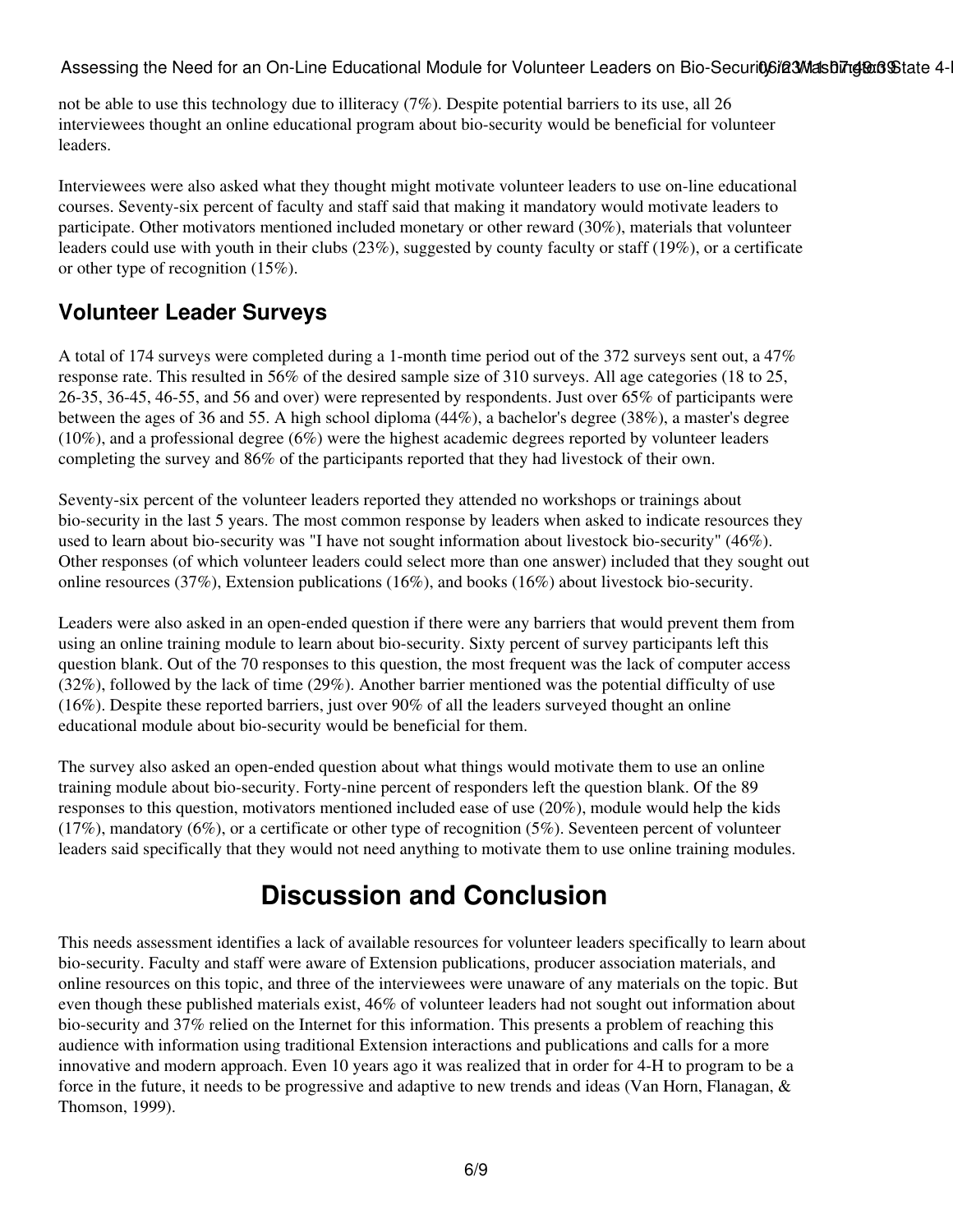Faculty and staff interviewed for this needs assessment felt that volunteer leaders relied on local veterinarians followed by Extension educators for animal disease information. Although leaders also reported relying on local veterinarians, they rely more often on the Internet and other people for this information than on county Extension educators. Educational materials available on the Internet can enable learning to occur at flexible times and locations based on individual need and preference, and can break down spatial and temporal barriers to instruction (Tennessen, PonTell, Romine, & Motheral, 1997), which is important for audiences who report time constraints. The source of Internet materials, however, must be considered critically. Integrity of information on bio-security can be ensured for leaders if it is produced with them in mind and by a team of Extension educators dedicated to livestock disease prevention. Development of an online curriculum for this purpose was the next step accomplished through the project, which demonstrates how different sectors of Extension, in this case 4-H and Veterinary Medicine Extension, are able to collaborate to develop programs that address specific educational needs of volunteers (Stevenson et al., in press).

Perceived barriers associated with online education in Extension programs include connectivity (lack of computer or internet access), lack of competencies, unfamiliarity with technologies, reluctance to accept distance education methods, and the costs associated with high quality programs (Dromgoole & Boleman, 2006). Our findings are consistent with these perceptions but also include time as a significant barrier perceived by Extension faculty and staff. Leaders, however, noted few barriers. Due to the reported frequency of volunteer leaders using the Internet as a resource for information, it is possible that technology-related barriers are not as prevalent as Extension faculty and staff perceive. A bias must be pointed out, however, in that responders to the volunteer leader survey by design of the survey method had email addresses and therefore were more likely to have connectivity and confidence using technology. Encouragement by faculty and staff for leaders to use Extension offices for Internet access where there is one-on-one assistance may be a way for some leaders to overcome technological barriers.

A recent examination of delivery modes for volunteer training revealed volunteers' preference for a wide range of delivery modes, including technology delivery modes such as emailed information, computer-based CDs, and Web-based training (Fox, Hebert, Martin, & Bairnsfather, 2009). An online training module could fulfill these delivery modes if made available through email communication, copies on CD, and access from a 4-H website.

The majority of volunteer leaders responding to the survey did not report any motivators needed or mentioned that they were already motivated to learn about bio-security. Faculty and staff who have the most interaction with this audience overwhelmingly felt that making it mandatory was the best motivator for leaders. Another motivator mentioned by both faculty/staff and volunteer leaders was if the module provided materials that leaders could use with youth. The authors of this article responded to this by including activities for youth in the online educational module produced based on this needs assessment (Stevenson et al., in press).

The needs assessment reported here demonstrates an effective method of gathering information from different audiences (faculty and staff and volunteer leaders) in different ways (personal interviews and online surveys) to determine the need for educational materials. To our knowledge, this is the first time a needs assessment of this magnitude has been completed with 4-H volunteer leaders. In response to the three-part needs assessment, an online module was developed about bio-security for this audience (Stevenson et al., in press). A broader implication of the project reported here is the potential for adaption of the needs assessment structure described here to be used by Extension professionals across the country. An efficient method for assessing the need for online education for a given audience is timely as many Extension programs are facing a reduction in their number of employees and their budget.

Because volunteer leaders working with 4-H livestock projects are on the forefront of implementing disease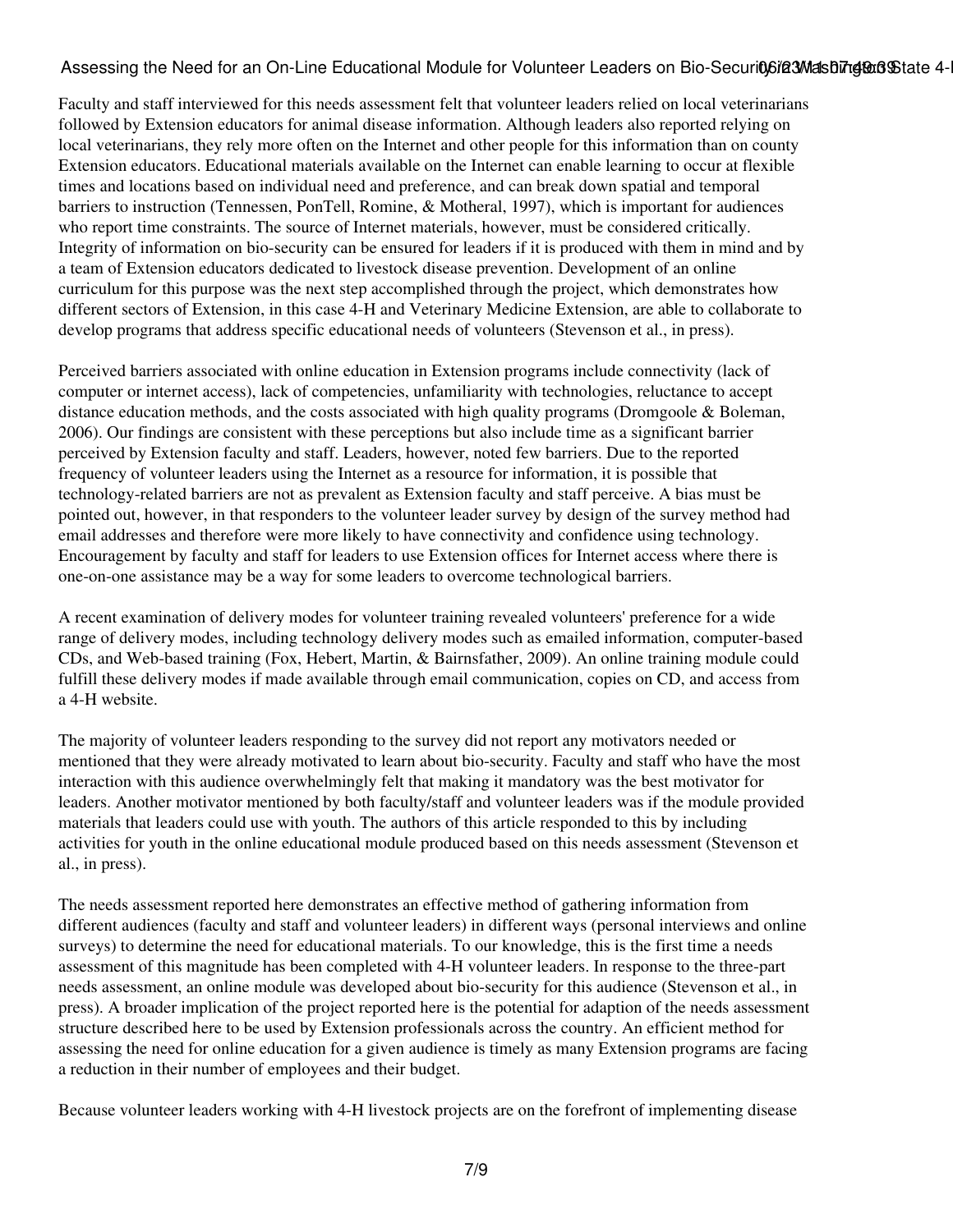prevention, facilitating their efforts to teach bio-security practices to youth is of utmost importance. The needs assessment reported here determined that volunteer leaders are not seeking out information on bio-security on their own, resources developed specifically for volunteer leaders about bio-security are lacking, and published recommendations are inconsistent. A disease prevention curriculum created with volunteer leaders in mind is needed to increase awareness and understanding of the importance of bio-security to animal and human health and to help reduce the risk of disease transmission in 4-H livestock projects.

### **References**

American Association of Swine Veterinarians & National Pork Board. (2007). A champion's guide to youth swine exhibition.

Barletta, M. (2002). Biosecurity measures for preventing bioterrorism. Monterey Institute of International Studies [Online]. Retrieved from:<http://cns.miis.edu/archive/cbw/biosec/pdfs/biosec.pdf>

Carpenter, T. E., Christiansen, L. E., Dickey, B. F., Thunes, C., & Hullinger, P. J. (2007). Potential impact of an introduction of foot-and-mouth disease into the California state fair. J.Am.Vet.Med.Assoc., 231, 1231-1235.

Dillman, D. A. (2000). Mail and Internet surveys: The tailored design method. (2nd ed.) New York, New York: J. Wiley & Sons, Inc.

Dromgoole, D. A., & Boleman, C. T. (2006). Distance education: Perceived barriers and opportunities related to extension program delivery. Journal of Extension [Online], 44(5) Article 5RIB1. Available at: <http://www.joe.org/joe/2006october/rb1.php>

Fox, J., Hebert, L., Martin, K., & Bairnsfather, D. (2009). An examination of the benefits, preferred training delivery modes, and preferred topics of 4-H youth development volunteers. Journal of Extension [Online], 47(1) Article 1RIB2. Available at: <http://www.joe.org/joe/2009february/rb2.php>

Kaslon, L., Lodl, K., & Greve, V. (2005). Online leader training for 4-H volunteers: A case study of action research. Journal of Extension [Online], 43(2) Article 2FEA4. Available at: <http://www.joe.org/joe/2005april/a4.php>

Mallinson, E. T., Workman, J. D., & Epperson, W. B. (2006). Prevention: A young person's guide to keeping animals Safe and healthy. Retrieved from: <http://www.vet.ohio-state.edu/assets/pdf/depts/prevMed/extension/PreventionBooklet.pdf>

Moore, D. A., Merryman, M. L., Hartman, M. L., & Klingborg, D. J. (2008). Comparison of published recommendations regarding biosecurity practices for various production animal species and classes. J.Am.Vet.Med.Assoc., 233, 249-256.

Stevenson, J. L., Moore, D. A., Newman, J., Schmidt, J. L., Smith, S. M., Smith, J., Kerr, S., Wallace, M., & BoyEs, P. (In press). Development and evaluation of an online educational module for volunteer leaders on bio-security in Washington State 4-H livestock projects. Journal of Extension.

Tennessen, D. J., PonTell, S., Romine, V., & Motheral, S. W. (1997). Opportunities for Cooperative Extension and local communities in the information age. Journal of Extension [Online], 35(5) Article 5COM1. Available at:<http://www.joe.org/joe/1997october/comm1.php>